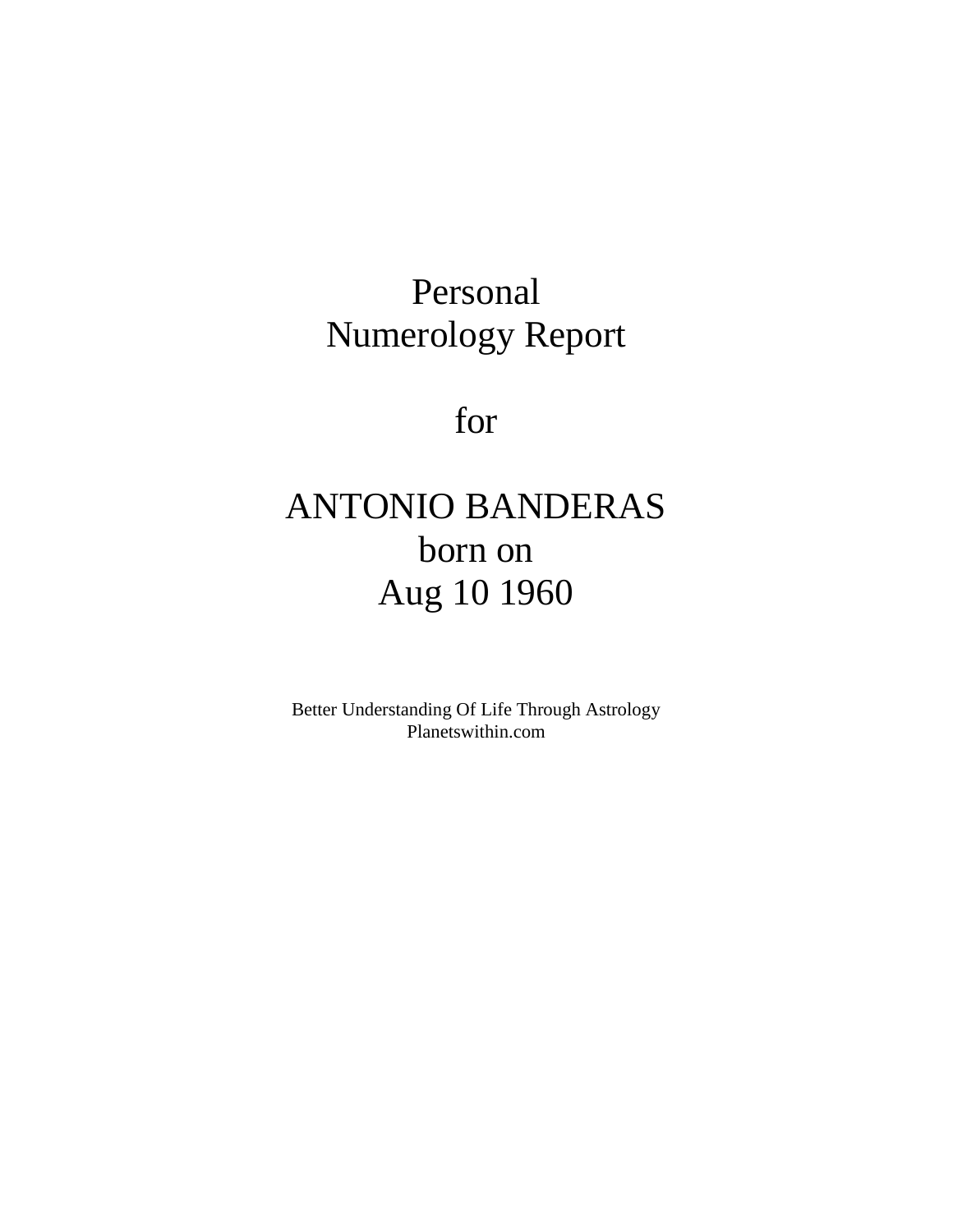# **Your Planetary Day**

While the calendar we use in the West dates from the 1500s, the seven days of the week have repeated without interruption for over two millennia. From ancient times, each day of the week has been associated with the Sun, Moon or one of the five visible planets. The weekday on which you were born shows where you stand in this ancient seven-fold cycle, and gives you a special link with the quality of its planetary ruler.

#### *You were born on a Wednesday.*

This is the day of Mercury, well known as the messenger of the gods and ruler of intelligence, communication, transportation and commerce. Mercury also rules mediumship, magic and the mantic arts, and was the guider of souls in the underworld. In English, Wednesday is named after the great Norse god Woden, who much like Mercury was associated with writing, wisdom, poetry, and also with prophecy, magic, shape- shifting and disguise. Dual in nature, Mercury rules trickery as well as truth, and is as hard to pin down as his metal, quicksilver. The German name for Wednesday means simply mid-week, and of the seven directions of space, Mercury signifies the middle. In the Kabbalah, Mercury is associated with Raphael, the civilizing angel. "Wednesday's child is full of woe." — *Harper's Weekly,* 1887.

### **About Personal Numerology**

The report that follows explores the numerological meaning of your birth date and the full name that was given to you at birth. Its aim is to make you more aware of the tendencies and patterns in your life, so that you can live more consciously, and more fully become the person you were meant to be.

As you read the following pages, remember that they describe pure types for each number. No one, of course, exhibits these character traits in their pure form. Instead, each of us is multi-dimensional, made up of many energy imperatives vying for expression. Some energies harmonize easily, while others are at cross-purposes, causing us to live with contradictions and inner conflicts. Our task is to honor all parts of ourselves and work at bringing our disparate selves into some kind of balance and cooperation. By making us more aware of our inner tendencies, numerology can help us to do this all- important work on ourselves.

In our families and other groups of which we are a part, some behaviors are encouraged and others are discouraged. If who we are wasn't acceptable, we probably contorted ourselves to be what others wanted us to be. If so, we may have become what is called a "turn-type."

For example, we may negatively manifest a number by expressing its opposite, as when the independent number 1 type becomes extremely dependent. Alternatively, the energy is out of balance and expressed extremely, as when the daring number 1 type becomes foolhardy. Or the energy is not developed enough, so that the number 1 is cowardly instead of courageous.

Because we feel that a certain trait is unacceptable and unworthy of us according to the biases of our family, superiors or peers, we may not be able to relate to it in ourselves. We may then spend many years discovering who we really are apart from other people's expectations of us.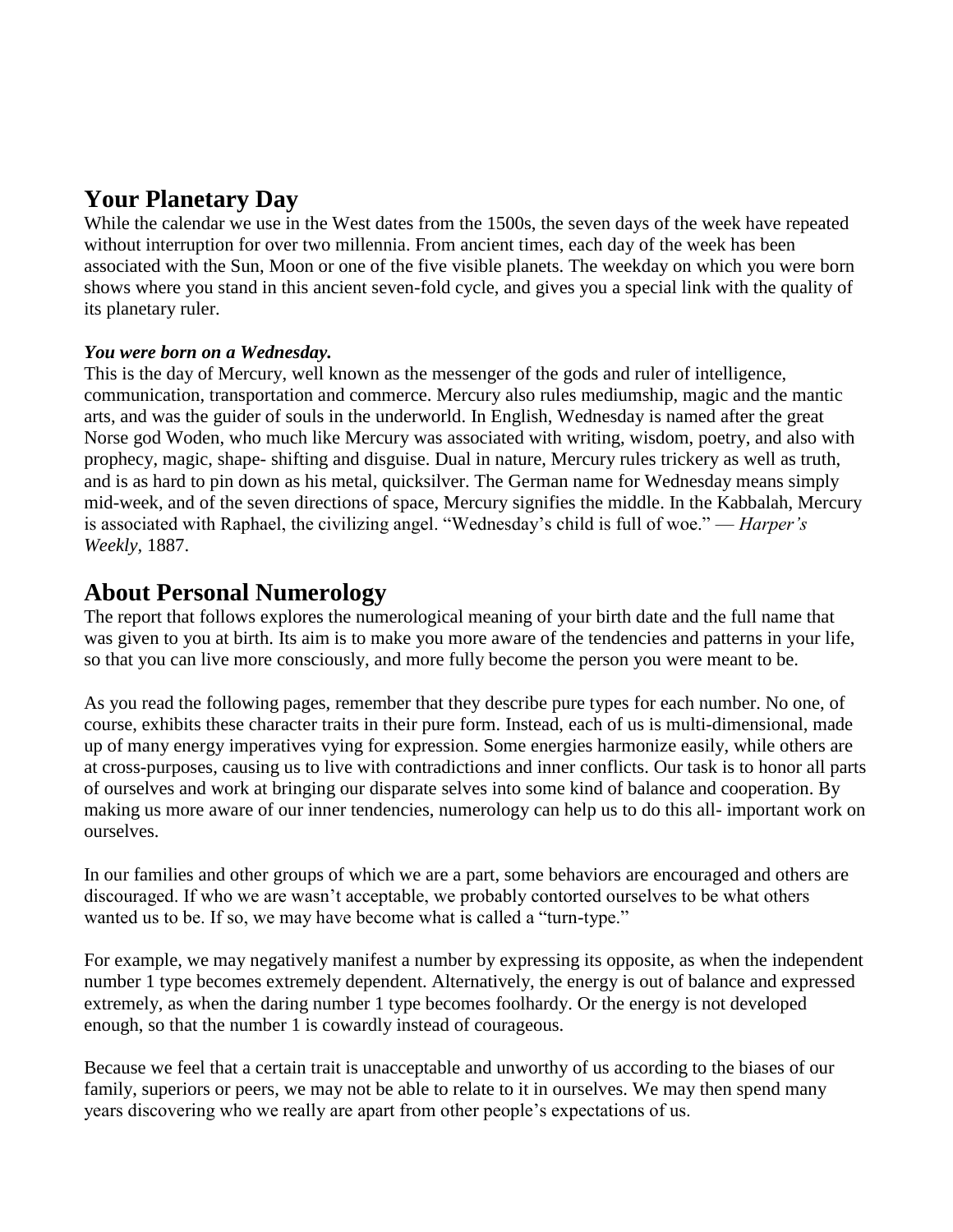Studies such as numerology can help us find our way out of this maze, orienting us toward our true being and the highest manifestation of what we are. They can give us an objective picture of our strengths and weaknesses, show us our place in the larger scheme of things, and help us find the hidden gold in our characters, which we may not have even suspected that we had.

**How Numerology Works.** Through the use of ancient principles, numerology can derive a world of meaning from your birthdate and birth name. In the course of your life other numbers may become important for you, and you will probably acquire other names, but, like your astrological birth chart, the numerological vibrations at the very beginning of your life set the tone for all that follows.

To find the meaning inherent in your day, month and year of birth, numerologists add the digits in various ways. Most totals turn out to be more than one digit. They therefore reduce them to a single digit by adding the digits together. Whenever a total turns out to be a master number like 11 or 22, however, it is left as-is. These doubled numbers have a special significance, and are given special interpretations.

To find the numerological meaning of your name, numerology assigns a number to each letter of the alphabet. In the Pythagorean system used in this report,  $A = 1$ ,  $B = 2$ , and so on through the first nine letters, and then we repeat the cycle through the rest of the alphabet. We then total the numbers corresponding to the vowels, the numbers corresponding to the consonants, and the numbers corresponding to all the letters to determine specific things about your character.

Each digit from 1 to 9 represents a specific stage in a cycle and has its own set of associations. In general, the odd numbers are considered introverted, in the sense of being primarily focused on inner life. The even numbers tend toward extroversion: that is, being primarily focused on outer activities. The numbers 1, 6, and 22, however, are considered dual in nature.

This said, let us now look first at your basic character and the major themes in your life.

### **Your Life Path**

The total of the day, month and year of your birth is called by numerologists the Life Path, Life Lesson, Birth Path, Birth Force or, sometimes, the Destiny number. This number is chosen by nature rather than by you or your parents, and it reflects the season and historical era of your birth. As its names suggest, it shows your mission in life, your life work and what the universe intends for you. It shows the opportunities you must seize in order to make the most of your potential. Following the life path that has been given to you will enable you to avoid continual discord and frustration, and to unfold in the way that is best for your nature. When you find your true place in the world, you will feel at home.

#### *Your birthdate total is 7.*

Your Life Path of 7 means that your destiny lies with the mental and spiritual: the path of study and the search for life's meaning. A certain solitude is necessary for your development. Your natural aloofness and detachment aren't well suited to superficial social relationships or heavy family responsibility. It's important that you specialize in a philosophical or scientific field. Don't be aggressive; instead, let opportunities come to you.

# **Numerology based on your name: ANTONIO BANDERAS**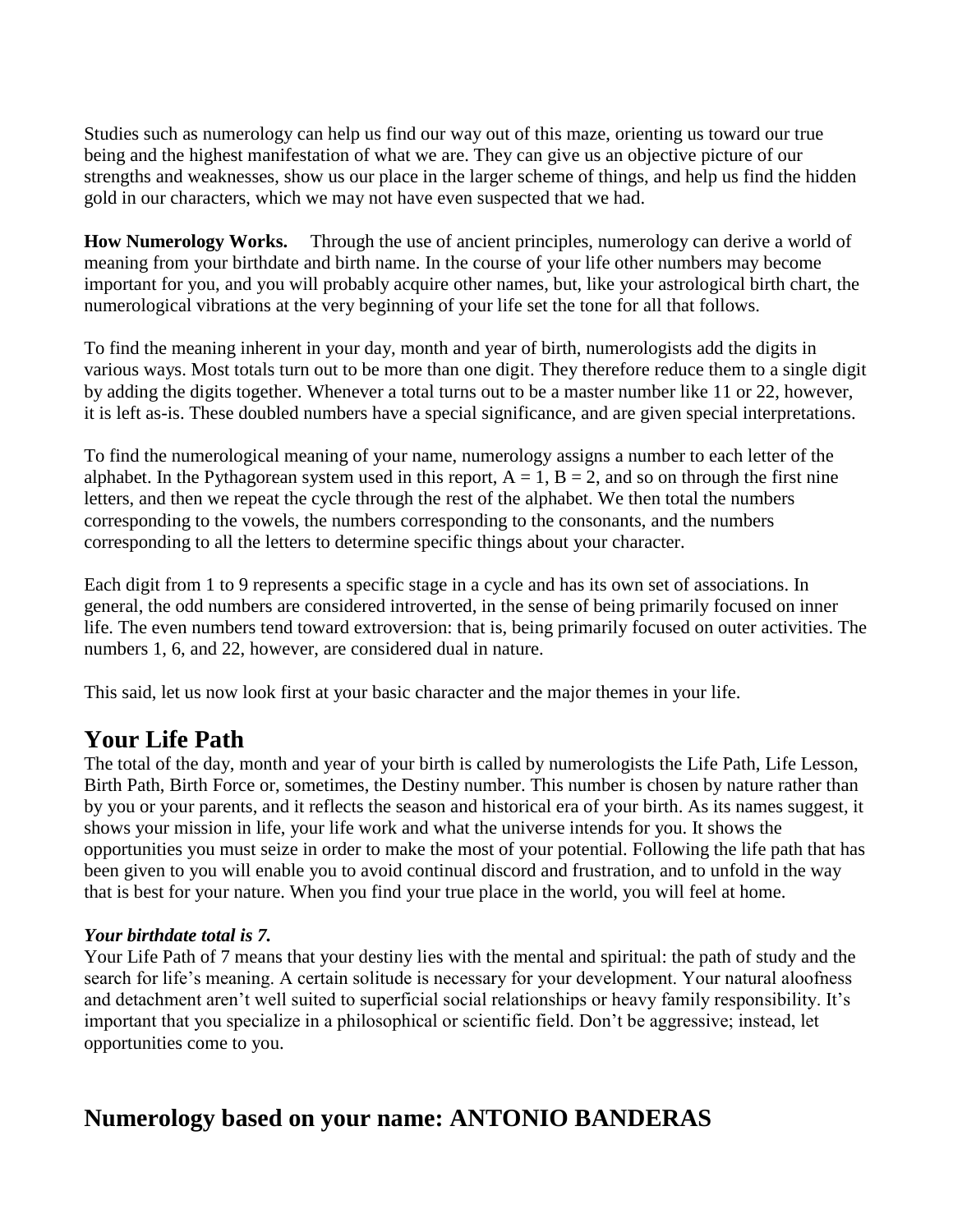# **What Motivates You in Life**

We now move on to the name that you were given at birth. We first look at the total of the vowels in your full birth name, because this shows the emotional force that drives all that you do. Variously known as the Motivation, Soul Urge, Heart's Desire, or Inner Self number, the vowel total shows what you want out of life. Along with the Impression and Expression numbers that will be discussed below, it is a basic component of your character.

#### *The vowel total in your name is 11/2.*

As a Motivation number, the master number 11 indicates the potential for creative genius. You could be a special person possessing great vision and ideals, one who sees beyond ordinary horizons. You tend to be the dreamer who envisions a better world, but who can have difficulties adjusting to the realities of this one. To see your ideas take form, you need to work at developing the practical side of your nature. It helps to have a strong, down-to-earth partner who understands your most special spirit and who can help you to accomplish your goals.

As a master number, 11 is too high and potent a vibration to be used continuously. You will find that it is, in fact, a 2 vibration that motivates you in daily life. At the 2 level, you desire much love and understanding, and are at your best when following another person's ideas or direction within a marriage or other type of partnership. Highly motivated to cooperate with others, you enjoy sharing. Your life centers around a harmonious and peaceful existence, a life that is comfortable, but where the material aspects take second place to human and social values.

Colors, gems and metals have number vibrations, too. When you're feeling the inspiration of your 11 vibration and wish to relax and be at peace with yourself, wear the color silver or the metal platinum. When you're feeling the more human 2 vibration and want to relax, you should wear orange as a color and the moonstone as a gem.

### **More about Your Emotions and Motivations**

The first vowel in your first name augments or mitigates the force of the vowel total, and gives additional information about your emotional nature and underlying motivations in life. It manifests differently depending on whether the vowel sound is long or short. The long vowel gives a more direct and forthright expression, while the expression of the short vowel is more muted.

#### *The first vowel in your name is A.*

"A" feels courageous and daring, and gives you the soul of a warrior. Often you do not look before you leap, impulsively getting yourself into more hot water than you'd like. But you have the dash and flair to extricate yourself no matter what. You like to be on the front line, and are not afraid to go out on a limb for your beliefs. Preferring to be the one in control, you do not take well to authority. You want to call the shots and go it alone, because you are often too impatient to wait for others.

### **The Impression You Give to Others**

The total of the consonants in your name is known as the Impression, Personality, Outer Self or Adapted Self number. As its names suggest, this number signifies your persona, the face you show to the world. It shows the vibrations that you project, how others see you, and the kind of impression that you make on those around you. This has its origin in your illusions and fantasies, the world you create for yourself in daydreams. Given enough energy, your fantasies become reality, because you tend to become who you think you are.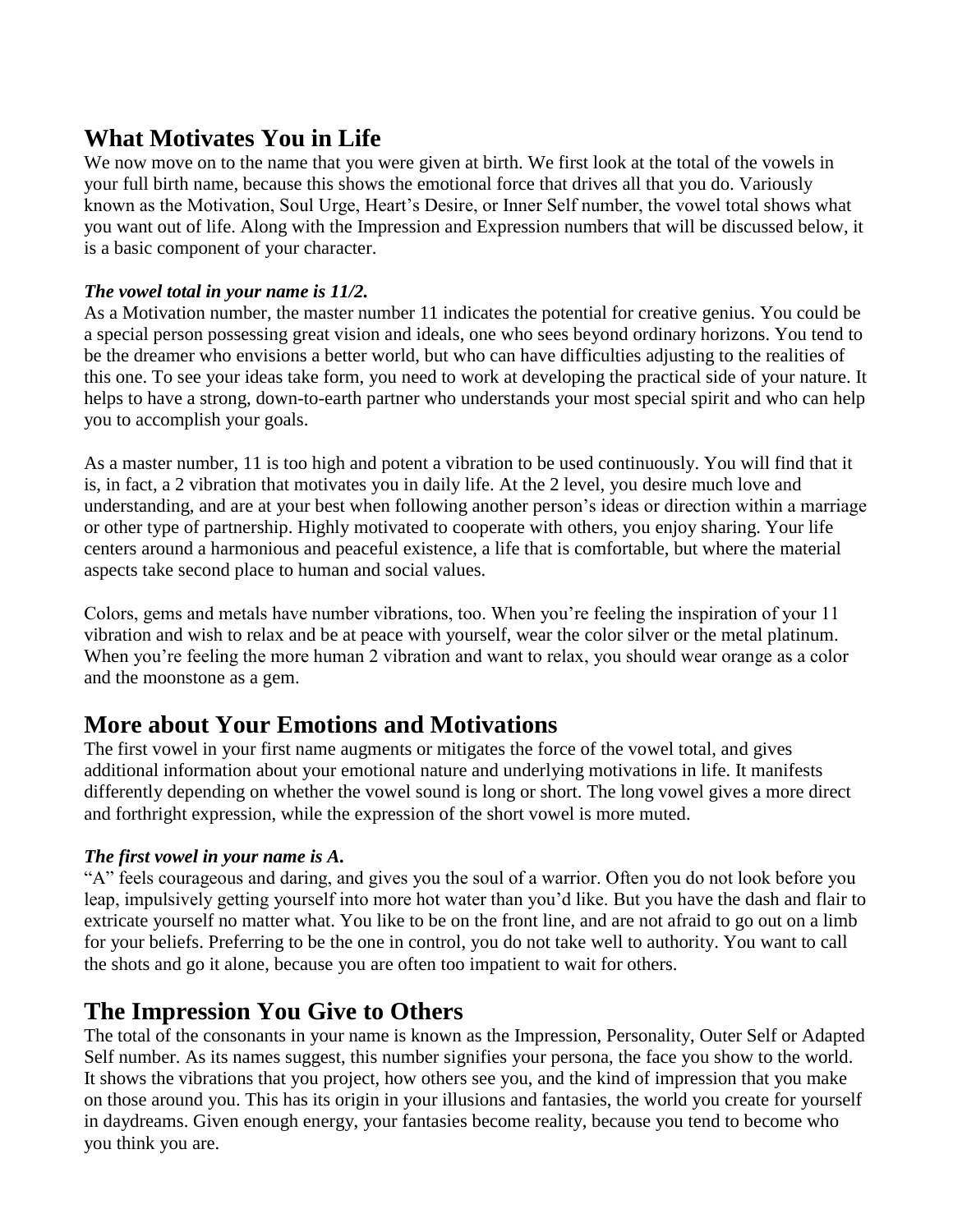#### *Your consonant total is 33/6.*

Your Impression number is the master number 33. In your loftier moments, you see yourself as having a strong relationship with the divine, and you dream of devoting yourself to a great cause. You have a drive to understand, to forgive, and to serve those who are ready to serve themselves, and in order to do this you see yourself taking on a life of heavy responsibility. If you live this dream out with wisdom and discrimination and let your impulses come truly from the heart, the compassion you feel will be the kind that see results and empowers rather than weakens. If it is just an image that you are putting on, however, you run the risk of enabling the destructive behavior of others or at the very least wasting energy on lost causes.

When you are in a less elevated mood, you may project a more modest 6 vibration, seeing yourself as the creator of a balanced, humane and just environment where others can thrive without conflict or problems. This dream most commonly takes the form of a warm and welcoming home, a family to care for, and a loyal mate who stands by you throughout life.

Your Impression color is deep blue, and your Impression gems are the pearl and sapphire. Wear these when you want to be sociable and enjoy the company of others.

### **The Way You Express Yourself**

The total of all the letters in your full name is variously called the Expression, Mission or Life Purpose number. Composed of both the vowels and the consonants, it represents the blending of your inner and outer selves. It thus shows the natural expression of your goals and desires: what you do best, and, by extension, your talents and career potential. It also indicates how you deal with the outside world: your style of solving problems, getting things done, and negotiating with others to attain what you would consider success.

#### *Your name total is 8.*

The Expression number 8 makes you the business leader, the organizer and the practical achiever. You get what you want through resolve and stamina. You have an air of authority that instills confidence, and your innate business sense attracts success. You're quick to seize opportunity and enlist others to help you. Power comes easily to you, and it is sometimes hard for you to relinquish your natural tendency to dominate.

When you want to be businesslike, try wearing try wearing rose as your Expression color and the diamond as your Expression gem.

## **Careers Offering the Best Self-Expression**

With 8 as your Expression number, consider these kinds of jobs:

**The Boss:** bank director, manufacturer, military officer, head of a public institution, publishing executive, corporation head, real estate developer, developer of chain stores or franchises, contractor, financier, judge, buyer, office manager, coach.

**On Stage:** public official, orchestra leader, promoter.

**Service:** banker, cashier, broker, compiler, engineer, shipper, corporation or tax lawyer, purchasing agent, insurance agent, business consultant, investment advisor, office worker at a credit or loan company or stock brokerage.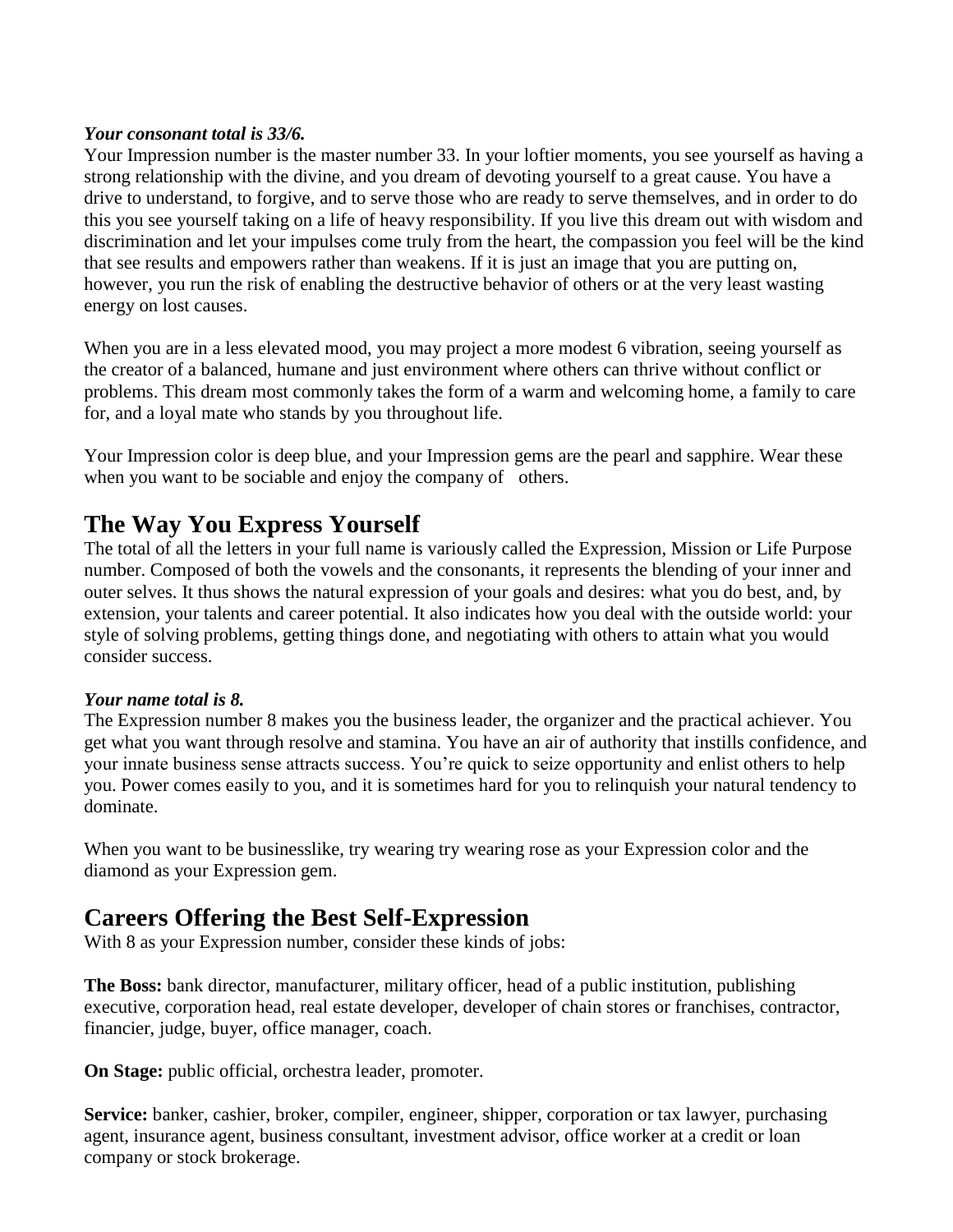**Just You:** statistician, critic, business analyst.

**Best Bet:** any job dealing with money, big business or power.

## **The Power You Can Achieve in Maturity**

The total of the day, month and year of your birth and your full name at birth is known variously as the Power, Maturity, Reality, Real Self, Final Opportunity, Destiny or Goal Power number. A summation of both your name and your birthdate, this number shows how the two principal streams of energy converge to fulfill the purposes of your true self. The Power number is of great significance because it gives a clue as to what your ultimate life purpose might be.

This vibration usually becomes manifest only in the later part of your life. In the first half of life it tends to exist only as a potential. In these earlier years you live through many experiences that temper and define your character and aptitudes. Not until the age of 35 or 40 do most people live through enough life events to find their life purpose and develop it to the point where it becomes their main focus and direction. It is then that fulfillment comes. But this is usually achieved only after many false starts, and years of struggling to gain self-knowledge.

Finding your right place in life is gratifying. If you have not pushed through to this achievement, you can be dissatisfied and unhappy. You may feel at loose ends, without direction, rudderless and ill at ease. But if you have lived your life in accord with the purpose that was meant to be fulfilled in this life, you will find contentment and peace of mind.

What follows is the mature expression of your Power number. Mature development is not about living out someone else's idea of what you should be. It has more to do with honoring your own way of being in the world and moving from your own center. It is about trusting the process of unfoldment that exists within each of us and making this your guiding principle.

#### *The total of your name and birthdate is 6.*

A Power number of 6 signifies an overriding desire to create harmony and balance. Six is the archetype of the Caregiver. Sixes have a rock-solid reputation for being loyal, dependable and conscientious, and they continually attract situations that require these traits. Wanting to live responsibly, they protect and provide for those in their keeping and are steadfast in their devotion to loved ones.

Sixes give time, attention and loving care not just to their families, but also to friends and even to casual acquaintances. Because of this, they make faithful and steadfast life-long friends. They sense another's needs, and freely give of themselves. Through their own sympathetic knowing, they are intuitively able to heal. They are good at helping others sort out and clarify their problems, choose options and find solutions. They create a safe place for people who are in need, and happily lend support in a crisis. Their homes reflect their love of comfort and all that is pleasant, and often become havens for the troubled and perplexed. Also at home on Mother Earth, sixes sense the underlying rhythm of nature, and are able to move in harmony with the cycle of the seasons.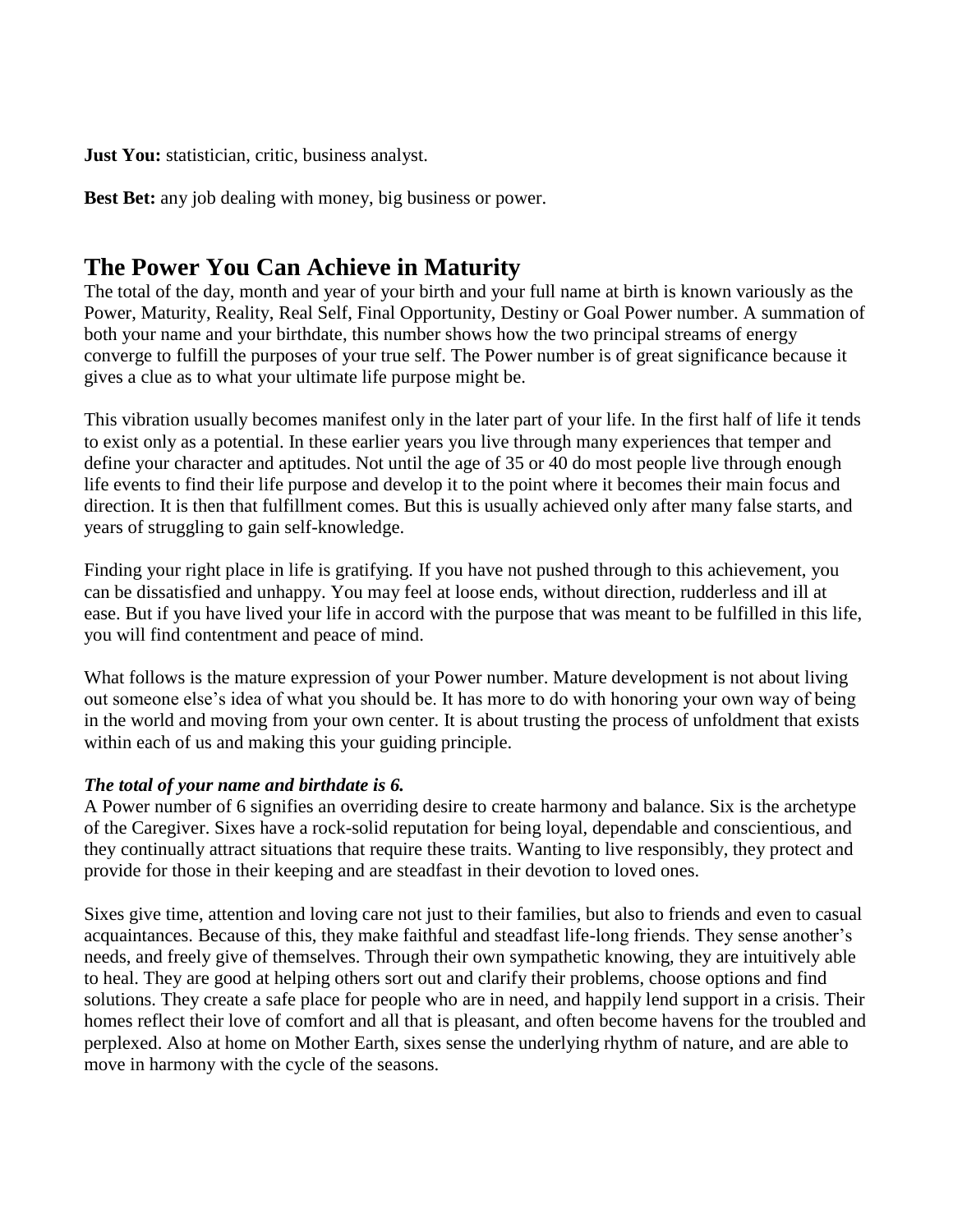*Tarot Key 6: The Lovers*



To gain further insights about your Power number, it can help to look at the Tarot trump that corresponds to it. In your case, this is the card called the Lovers. The card depicts a couple watched over by an angel who hovers above them, representing the higher force that unifies opposites. This card obviously signifies romantic love, but in a wider sense it points to the love that people find when they place their ideals of service and dedication, of truth and justice, above their own personal welfare. This may work out first in the personal sphere, and then in the progressively widening spheres of family, community, and humanity.

## **Your Karmic Lessons**

Karma numbers are digits that are completely missing in the letters of your name as given at birth. Most people have one or more Karma numbers. These missing digits serve as a guide to the areas of your life and personality that may be lacking. Such areas will benefit from special attention. If you ignore these blind spots, life can have a painful way of making you notice them. This, however, can eventually spur you forward on the path to wisdom. When you develop yourself in these areas, you will feel much more whole and complete.

#### *The number 3 is missing in your name.*

With a 3 Karma number, you may lack self-confidence and have problems expressing yourself. Contact with the public can help you to overcome your inhibitions.

#### *The number 7 is missing in your name.*

With a Karma number of 7, it's possible that you have many fears and anxieties. You will find that the path out of your worry is to develop your intellect and spirituality.

#### *The number 8 is missing in your name.*

With an 8 Karma number, you are ambitious, but your judgment may not always be the best. You must learn the value of money, and find out how to use power responsibly.

### **Your Subconscious Response**

Your Subconscious Response is related to how many Karma numbers you have. It shows the way you tend to react in emergencies, when you have no time to consult your intellect.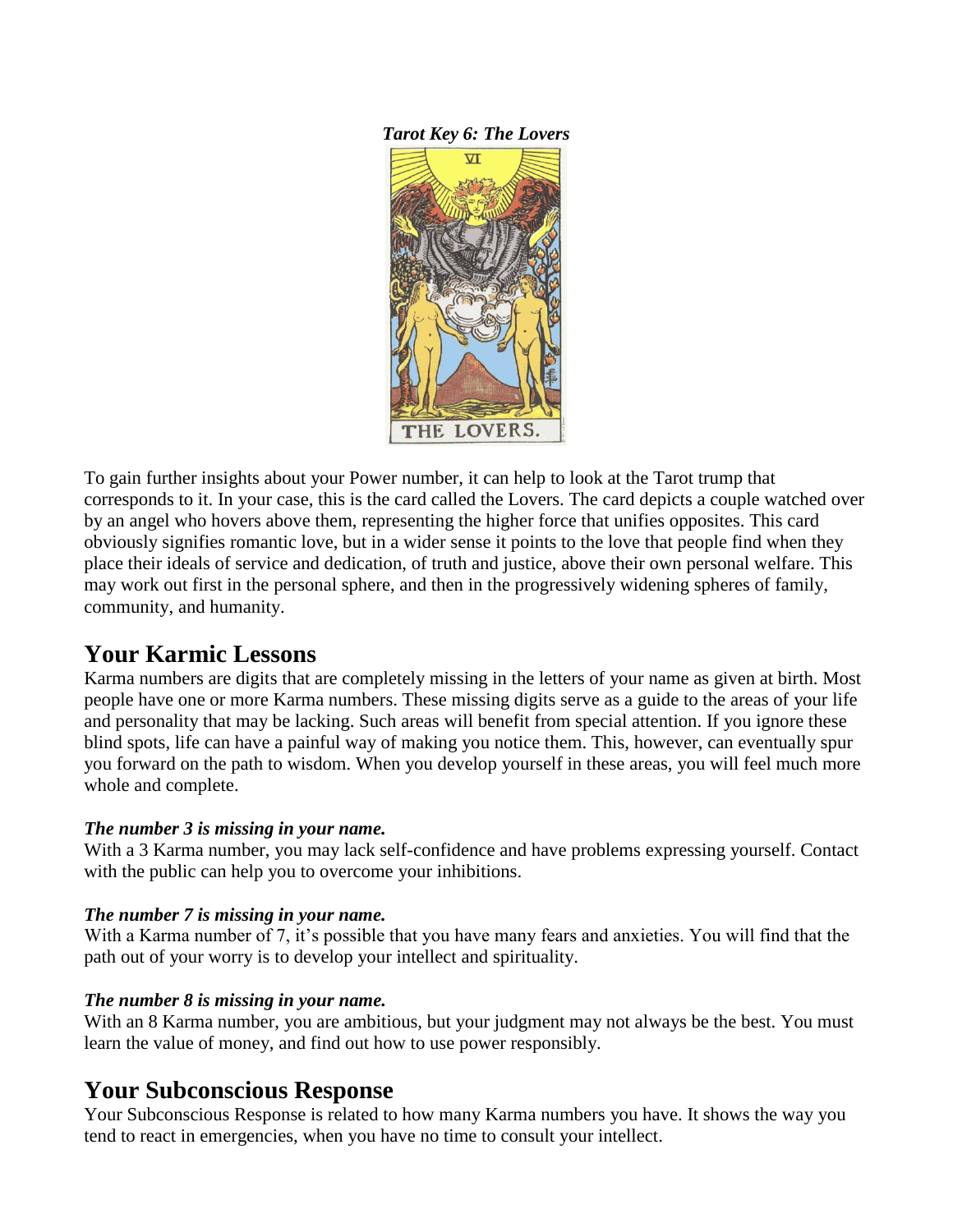#### *Your Subconscious Response number is 6.*

In rough times, you think first of your family, friends, loved ones and possessions. You are very protective of what is yours, and your responses are generally practical and responsible. The main thing to be aware of is that your sentimental attachments tend to win out, even in situations where a more reasoned approach would be more appropriate.

## **Your Youth, Maturity and Later Years**

So far, we've discussed the number vibrations that stay with you throughout your life. Now we move on to the three major periods of your life as shown by your Life Cycle numbers. These are derived from reducing the digits in your month, day and year of birth. The sum of the month digits describes the first period; the day, the second period; and the year, the third period.

#### *Your First Life Cycle starts at birth and lasts until age 30. Its number is 8.*

The 8 vibration is a great deal of power for youth to handle. You will be drawn to mastering the material aspects of life early, leading and directing others and possibly amassing a certain amount of power and money at an early age. Because you may not yet have had the chance to develop empathy, when pursuing your own goals you may tend to disregard the rights and feelings of others. Lacking life experience, you may need guidance in order to develop good judgment, especially about money.

During the First Life Cycle, your Life Path number and your First Minor Challenge number are also especially important influences.

#### *Your Second Life Cycle starts at age 30 and lasts until age 57. Its number is 1.*

This is an especially good vibration for the middle cycle, because it allows you to become truly independent and to work on your self-development. This is an ideal period to launch your own business or a new career. There can be strain on partnerships, however, if your need for self-assertion during this time is not understood.

During this Life Cycle or the next, your Power number generally begins to manifest.

#### *Your Third Life Cycle starts at age 57 and lasts until death. Its number is 7.*

Late in life, your activities tend to take a philosophical turn. You will become increasingly involved with quiet reflection and the search for knowledge. Others will seek your guidance, but you will find solitude necessary to develop the inner peace that will prove to be your great strength.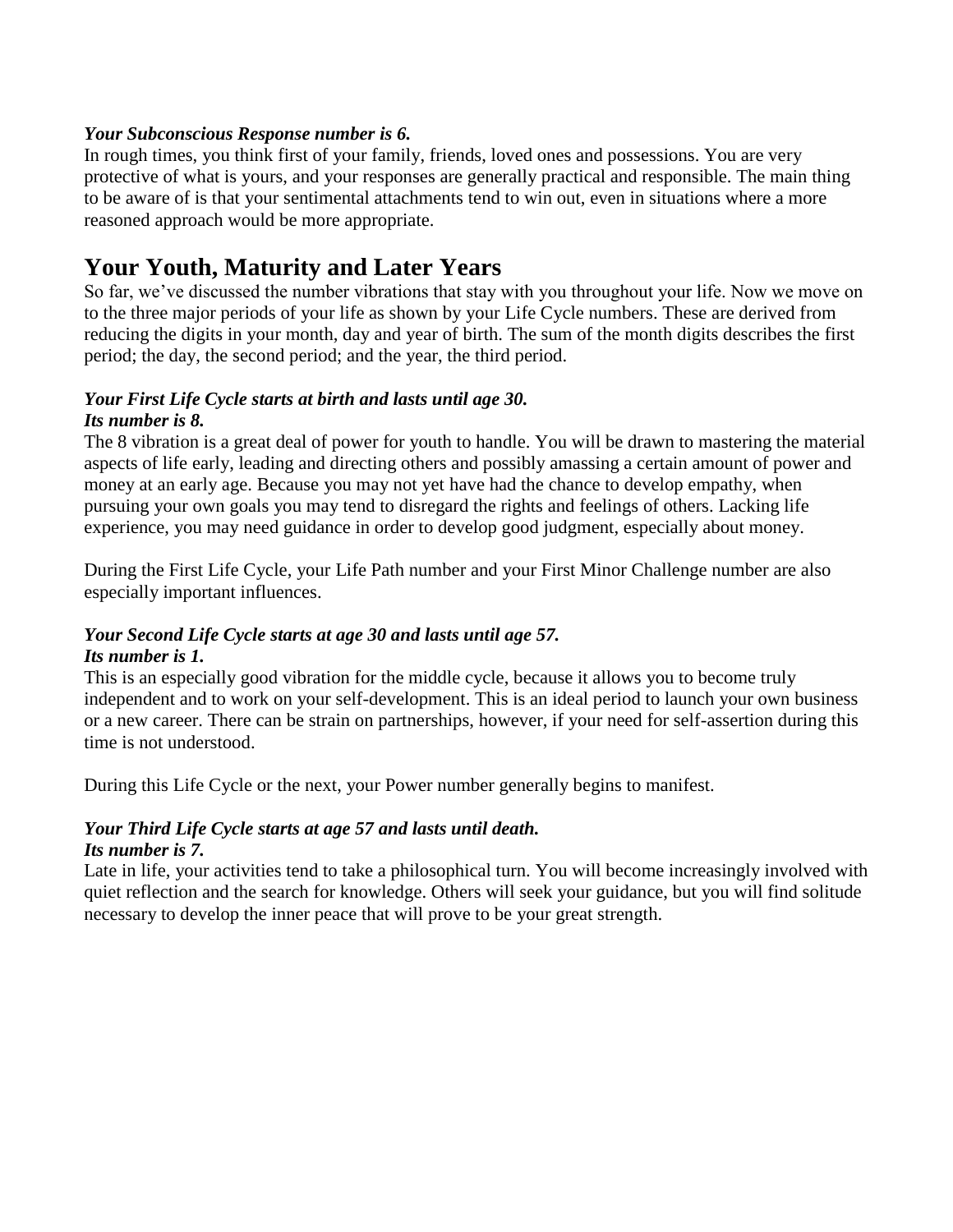# **Major Decision or Turning Points in Your Life**

Your Turning Points or Pinnacles are also derived from your full birthdate. Each of them defines a period in your life and the special issues that you will face during that period. As their name suggests, Turning Points show points of choice where you need to make decisions. Besides showing the issues at stake, the Turning Point number indicates the choice that will be best for you. Turning Points are like tests that you must pass before proceeding forward. The happiness that you feel in a given Turning Point period depends on the choices you've made and the skills you've developed when faced with the previous Turning Point.

#### *Your First Turning Point starts at birth and lasts until age 34. Its number is 9.*

This youthful Turning Point may face you with change or loss at an early age. For a young person it may be especially difficult to deal with the intense emotions involved, and to love and give even though there may be no return. Nevertheless, during a 9 vibration this is where happiness lies. The more you rise to this challenge, the more beautiful life will seem to you. If you work for the good of others, you may be able to achieve money and success quite early in life.

#### *Your Second Turning Point starts at age 35 and lasts until age 44. Its number is 8.*

The next nine years of your life will heighten your interest in money and the acquisition of power and material comfort. Your test is how you will handle a yuppie-like lifestyle. Will you use your gifts and organizational skills only for personal gratification, or will you use them to create something of lasting value for the world? The choice you make will affect your sense of happiness and satisfaction during your next Turning Point period.

#### *Your Third Turning Point starts at age 45 and lasts until age 54. Its number is 8.*

This 8 vibration in the prime of your life gives you the chance for prosperity and power when it is most natural to achieve it. If you've laid the foundations in earlier years, your wealth and fame can be considerable. Your choice is to exercise this power for either your own ego gratification or for the good of others as well as yourself.

#### *Your Fourth Turning Point starts at age 55 and lasts until death. Its number is 6.*

In the last period of your life, a 6 vibration calls you to build a secure and cozy retreat for you and your loved ones. At this time of life it is especially important to guard against becoming set in your routine and rigid in your opinions. If responsibilities are thrust upon you for care of your loved ones, you have the choice of whether or not to accept your duties wholeheartedly. Will this be just another burden to bear, or will you use it for practice in opening your heart and discovering strengths you never knew you had? The choice is yours.

# **The Challenges You Will Meet**

Everyone is born with special lessons to be learned. Again, your full birth date has inherent in it two Minor Challenges that are usually presented to you earlier in life, and a Major Challenge that is lifelong but which you will probably get to master only later in life.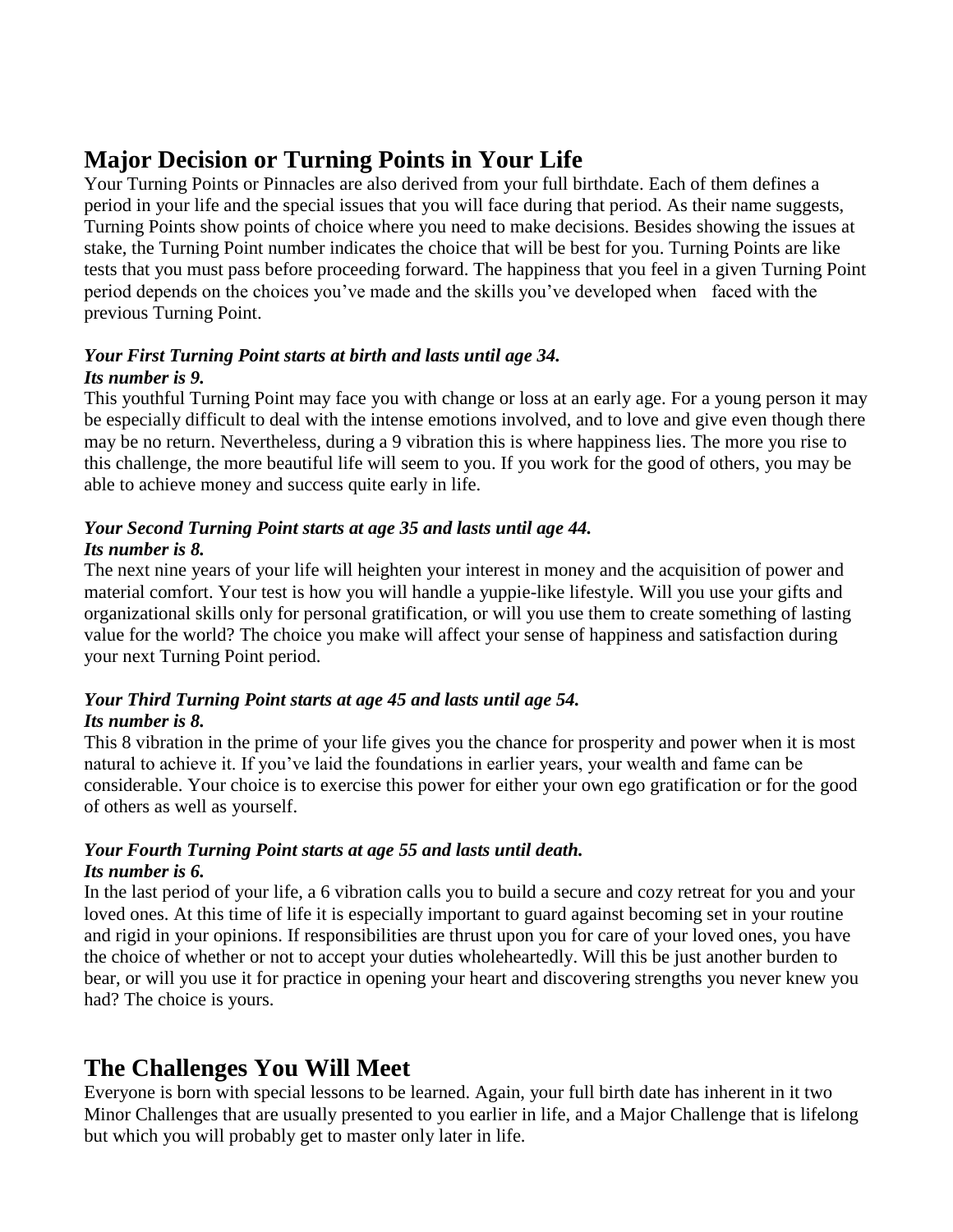Challenges may at first present themselves to you as external obstacles to your progress, but they arise from the deficiencies that you are born with, parts that are lacking or underdeveloped. Once you can determine exactly what the weak link is, you can make a conscious effort to strengthen that trait within yourself. This takes willpower and may sometimes feel as if you are going against the grain, but it pays off abundantly in terms of progress and success in life. As you tackle each challenge, your fears are pushed back, your scope enlarges, and you feel more comfortable in the world.

#### *Your First Minor Challenge number is 7.*

The First Minor Challenge usually crops up early in life. When its number is 7, you may feel very much alone and cut off from your peers. So much of your energy may be turned inward that there is none available in your conscious life and you may feel quite depressed. To feel more comfortable and connected, you must learn to direct your energies outward and to express your own feelings and ideas to others. Getting a good education will help you develop your analytical powers and put this 7 vibration to good use. When you overcome your reserve and feel more at home in the outside world, you will find that others have much to gain from your deep thought and rich inner life.

#### *Your Second Minor Challenge number is 6.*

The Second Minor Challenge is about aspects of your character that you need to work on during your Second Life Cycle, from about ages 35 to 62. With a Challenge of 6, you may need to learn to be helpful and responsible without meddling in others' lives and trying to direct what they think and do. You may need to reexamine your own firmly held philosophy of life and grant the validity of others' opinions. When you learn to be more flexible, your relationships will improve and deepen, and all the hard work you have put into them will now seem to have a point.

#### *Your Major Challenge number is 1.*

You face your Major Challenge throughout life. Most likely, however, you will find yourself needing to do the most work on it during your Third Life Cycle, after the lesser challenges have been met. With a Challenge number of 1, you must fight to overcome a sense of being held down by those with stronger wills. To meet this challenge, you must learn to assert your independence and discover your own individuality, while at the same time respecting the rights of others.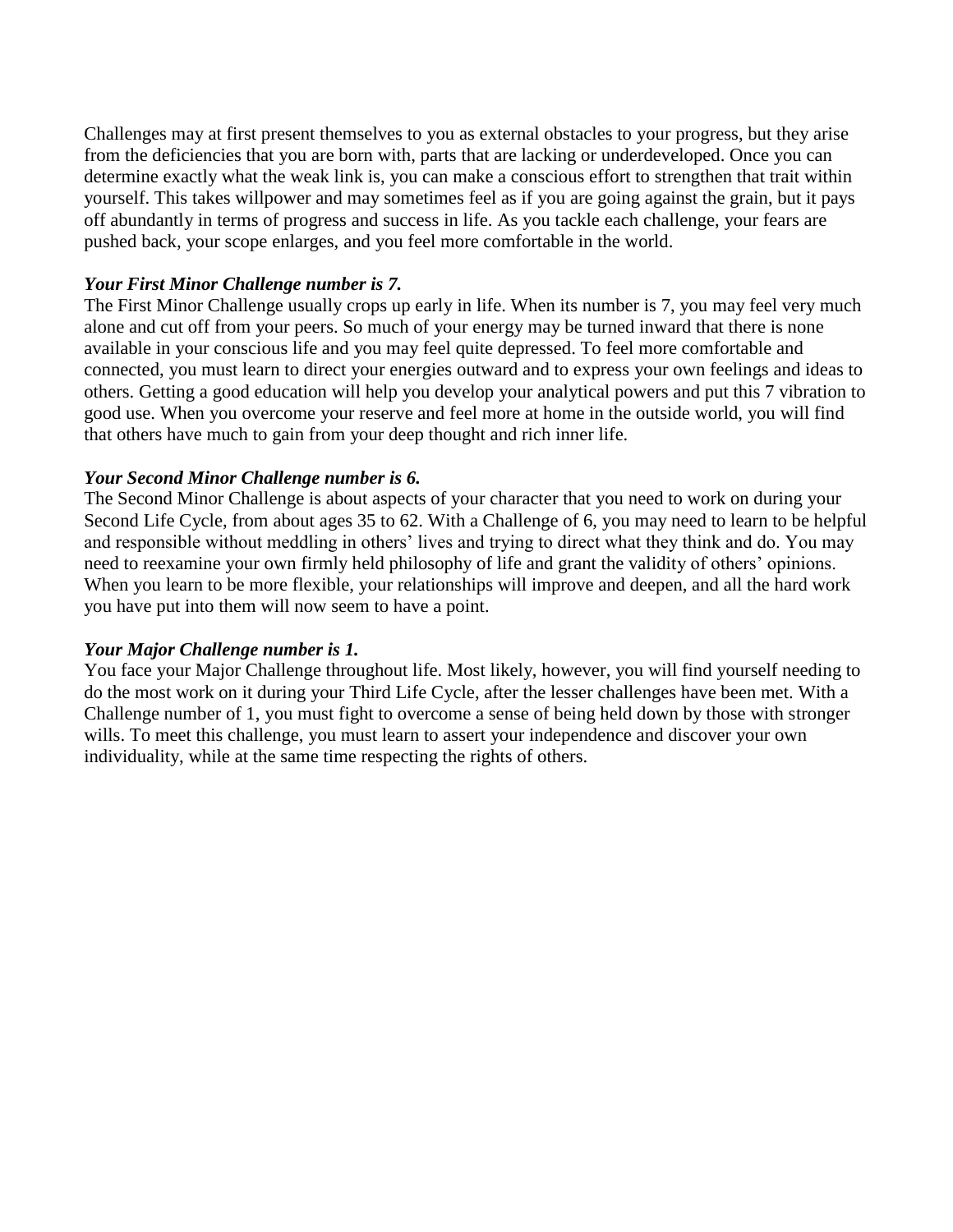### **Your Best Activities for the Year**

Your Personal Year number combines your birth month and day with the current year. Personal Year numbers go in a recurring nine-year cycle of development. Each time you go around the cycle you have a chance to do things with added wisdom and skill. Keeping your activities in tune with your current year vibration can make your existence more harmonious and keep your unfoldment upon its intended track.

Some numerologists believe that the new personal year number begins on January 1st of the new year. Others believe that it doesn't change until your birthday on that year, so that up until your birthday you would be using the personal year number for the preceding calendar year.

#### *Your Personal Year number beginning on Aug 10 2021 is 14/5*

A 5 Personal Year is a time to lift your nose from the grindstone and go adventuring. If you've been diligent in your 4 year, it's now time to break away from your routine and refresh yourself. Try meeting new people, going to new places, involving yourself in new situations, and participating in a wide variety of activities. Opportunity won't necessarily come knocking at your door, so put yourself out there and see what comes your way. The excitement level is high, and the energy is there for the untried and the unusual. Like the 1 Personal Year, this is a pivotal time for shifts, twists and turns, so prepare yourself for the unexpected. The keyword for this year is Change. If you bounce along with the tide and remember to keep circulating, this should be a year of progress.

#### *Your Personal Year number beginning on Aug 10 2022 is 15/6*

In this 6 Personal Year, relationships will be a major focus and you may need to make some adjustments in this area of your life. Money and jobs are not likely to be a problem, and your energies now best directed toward home, family and friends. It is time really to take responsibility for those about whom you care. If your responsibilities toward others become heavy this year, remember that meeting them wholeheartedly can add immense emotional richness to your life. So, for now, put career demands and a desire for self- assertion and self-expression on the back burner. Concentrate on creating a loving home life and possibly also on making your physical home more comfortable and pleasing. In all ways, it is time to seek harmony and balance in your relationships and personal life. The keyword to remember this year is Harmonize.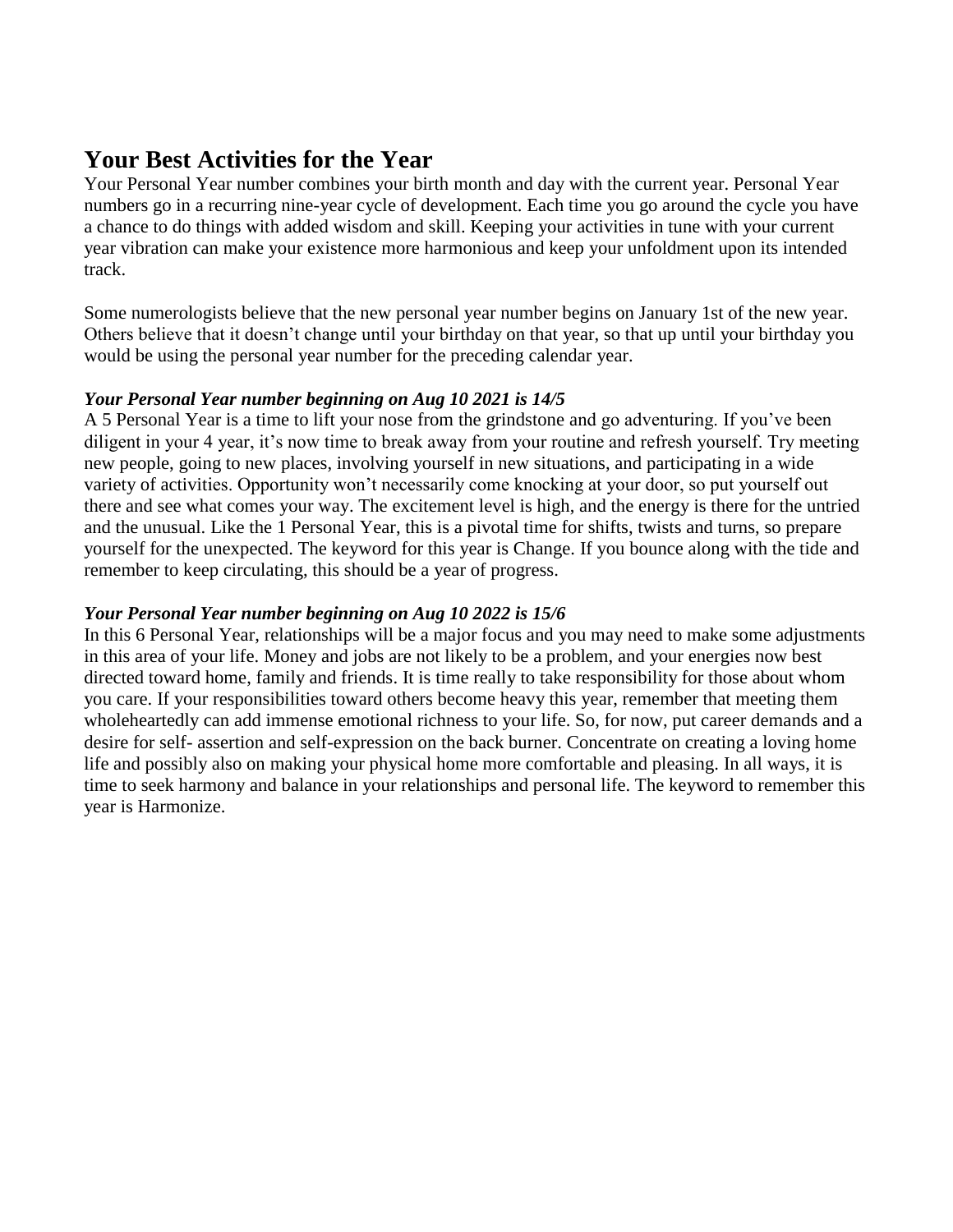### **Personal Month Numbers**

Within the year, each month has its own vibration. Your current Personal Month numbers are:

| Aug. |       | 2021: Your Personal Month number is 22 | Try these lucky numbers 11 23 6 10 12 28       |
|------|-------|----------------------------------------|------------------------------------------------|
| Sep. | 2021: | Your Personal Month number is 5        | Try these lucky numbers 12 24 7 11 13 29       |
| Oct. | 2021: | Your Personal Month number is 6        | Try these lucky numbers 13 25 8 12 14 30       |
| Nov. | 2021: | Your Personal Month number is 7        | Try these lucky numbers 14 26 9 13 15 31       |
| Dec. | 2021: | Your Personal Month number is 8        | Try these lucky numbers 6 27 10 14 16 32       |
| Jan. | 2022: | Your Personal Month number is 6        | Try these lucky numbers 49 16 44 48 14 2       |
| Feb. | 2022: | Your Personal Month number is 7        | Try these lucky numbers 5 17 45 49 15 22       |
| Mar. | 2022: | Your Personal Month number is 8        | Try these lucky numbers $6184651623$           |
| Apr. | 2022: | Your Personal Month number is 9        | Try these lucky numbers 7 19 47 6 8 24         |
| May  | 2022: | Your Personal Month number is 1        | Try these lucky numbers $820487925$            |
| June | 2022: | Your Personal Month number is 2        | Try these lucky numbers $9\,21\,49\,8\,10\,26$ |
| July | 2022: | Your Personal Month number is 3        | Try these lucky numbers 10 22 5 9 11 27        |
| Aug. | 2022: | Your Personal Month number is 5        | Try these lucky numbers 12 24 7 11 13 29       |
| Sep. | 2022: | Your Personal Month number is 6        | Try these lucky numbers 13 25 8 12 14 30       |
| Oct. | 2022: | Your Personal Month number is 7        | Try these lucky numbers 14 26 9 13 15 31       |
| Nov. | 2022: | Your Personal Month number is 8        | Try these lucky numbers $62710141632$          |
| Dec. | 2022: | Your Personal Month number is 9        | Try these lucky numbers 7 28 11 6 17 33        |
| Jan. | 2023: | Your Personal Month number is 7        | Try these lucky numbers 5 17 45 49 15 22       |
| Feb. | 2023: | Your Personal Month number is 8        | Try these lucky numbers $6184651623$           |
| Mar. | 2023: | Your Personal Month number is 9        | Try these lucky numbers 7 19 47 6 8 24         |
| Apr. | 2023: | Your Personal Month number is 1        | Try these lucky numbers 8 20 48 7 9 25         |
| May  | 2023: | Your Personal Month number is 2        | Try these lucky numbers $9214981026$           |
| June | 2023: | Your Personal Month number is 3        | Try these lucky numbers 10 22 5 9 11 27        |
| July |       | 2023: Your Personal Month number is 22 | Try these lucky numbers 11 23 6 10 12 28       |

Interpretation of each month number:

- 1: Start a new project. You are in the spotlight this month.
- 2: Clear up the small details. Be kind to your friends.
- 3: A time to enjoy. Be creative; relax and socialize.
- 4: Organize your time, look to details, be serious and work hard.
- 5: Be enthusiastic; travel and try something new. You can sell anything!
- 6: Fix up the house, and spend all the time you can with family.
- 7: Be patient and wait. Read, meditate, and rethink your life.
- 8: Concentrate on finance and business. Good chances for success.
- 9: Forget yourself. Consider how you can be of service to others.

11: A special month, when you can operate at your creative best. Let your imagination work freely and be a source of inspiration to you.

22: Seldom does one have the power of this master number to realize plans and ambitions. Seize this month to accomplish your most far-reaching goals.

33: A month when you can have a rare power to uplift people's lives. Open yourself to be a channel for love.

44: Seize this time to make gifts of the spirit yield tangible results for others.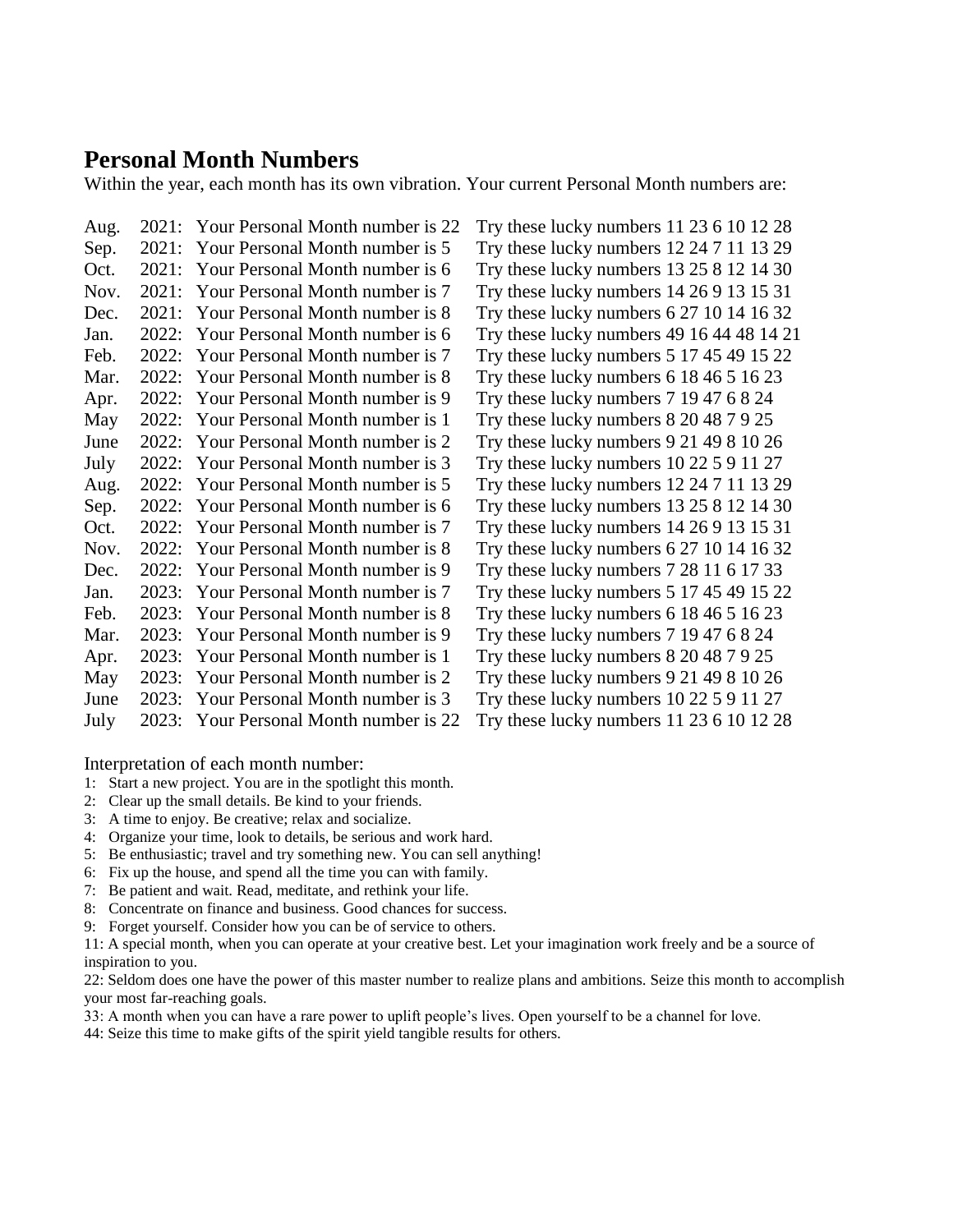## **Personal Day Numbers**

To determine each of your Personal Day numbers for the current year, find the day of the month at the left, and then find the number in the column for the month.

| 2021           | Aug.                     | Sep.           | Oct.           | Nov.           | Dec.           | Jan.           | Feb.           | Mar.           | Apr.           | May            | June             | <b>July</b>    |
|----------------|--------------------------|----------------|----------------|----------------|----------------|----------------|----------------|----------------|----------------|----------------|------------------|----------------|
| 1              | $\overline{\mathcal{A}}$ | 6              | $\tau$         | $8\,$          | 9              | 7              | 8              | 9              | 1              | $\mathbf{2}$   | 3                | 4              |
| $\overline{2}$ | 5                        | $\overline{7}$ | 8              | 9              | $\mathbf{1}$   | 8              | 9              | $\mathbf{1}$   | 11             | 3              | $\overline{4}$   | 5              |
| 3              | 6                        | 8              | 9              | 1              | 11             | 9              | $\mathbf{1}$   | 11             | 3              | $\overline{4}$ | 5                | 6              |
| 4              | 7                        | 9              |                | 11             | 3              | 1              | 11             | 3              | $\overline{4}$ | 5              | 6                | 7              |
| 5              | 8                        | 1              | 11             | 3              | $\overline{4}$ | 11             | 3              | $\overline{4}$ | 5              | 6              | $\boldsymbol{7}$ | 8              |
| 6              | 9                        | 11             | 3              | $\overline{4}$ | 5              | 3              | $\overline{4}$ | 5              | 6              | 7              | 8                | 9              |
| 7              | 1                        | 3              | $\overline{4}$ | 5              | 6              | $\overline{4}$ | 5              | 6              | 7              | 8              | 9                |                |
| 8              | 11                       | $\overline{4}$ | 5              | 6              | 7              | 5              | 6              | 7              | 8              | 9              | $\mathbf{1}$     | 11             |
| 9              | 3                        | 5              | 6              | 7              | 8              | 6              | 7              | 8              | 9              | $\mathbf{1}$   | 11               | 3              |
| 10             | 5                        | 6              | 7              | 8              | 9              | 7              | 8              | 9              | 1              | 11             | 3                | 4              |
| 11             | 33                       | 7              | 8              | 9              | $\mathbf{1}$   | 8              | 9              | $\mathbf{1}$   | $\mathbf{2}$   | 3              | $\overline{4}$   | 5              |
| 12             | 7                        | 8              | 9              | $\mathbf{1}$   | $\overline{c}$ | 9              | $\mathbf{1}$   | $\overline{2}$ | 3              | $\overline{4}$ | 5                | 6              |
| 13             | 8                        | 9              | $\mathbf 1$    | $\overline{2}$ | 3              | $\mathbf{1}$   | $\overline{c}$ | 3              | 22             | 5              | 6                | 7              |
| 14             | 9                        | $\mathbf{1}$   | $\overline{c}$ | 3              | 22             | $\overline{2}$ | 3              | 22             | 5              | 6              | $\overline{7}$   | 8              |
| 15             | 1                        | $\overline{c}$ | 3              | 22             | 5              | 3              | 22             | 5              | 6              | 7              | 8                | 9              |
| 16             | 11                       | 3              | 22             | 5              | 6              | 22             | 5              | 6              | 7              | 8              | 9                | 1              |
| 17             | 3                        | 22             | 5              | 6              | 7              | 5              | 6              | 7              | 8              | 9              | $\mathbf{1}$     | $\overline{c}$ |
| 18             | $\overline{4}$           | 5              | 6              | 7              | 8              | 6              | 7              | 8              | 9              | $\mathbf{1}$   | $\overline{c}$   | 3              |
| 19             | 5                        | 6              | 7              | 8              | 9              | 7              | 8              | 9              | 1              | $\overline{2}$ | 3                | 22             |
| 20             | $\boldsymbol{6}$         | 7              | 8              | 9              | $\mathbf{1}$   | 8              | 9              | 1              | 11             | 3              | 22               | 5              |
| 21             | 7                        | 8              | 9              | 1              | 11             | 9              | 1              | 11             | 3              | 22             | 5                | 6              |
| 22             | 44                       | 9              |                | 11             | 3              | 1              | 11             | 3              | $\overline{4}$ | $\mathfrak s$  | 6                | 7              |
| 23             | 9                        | 1              | 11             | 3              | $\overline{4}$ | 11             | 3              | $\overline{4}$ | 5              | 6              | $\boldsymbol{7}$ | 8              |
| 24             | 1                        | 11             | 3              | $\overline{4}$ | 5              | 3              | $\overline{4}$ | 5              | 33             | 7              | 8                | 9              |
| 25             | 11                       | 3              | $\overline{4}$ | 5              | 33             | $\overline{4}$ | 5              | 33             | $\tau$         | 8              | 9                |                |
| 26             | 3                        | $\overline{4}$ | 5              | 33             | 7              | 5              | 33             | 7              | $8\,$          | 9              | 1                | 11             |
| 27             | 4                        | 5              | 33             | 7              | 8              | 33             | 7              | 8              | 9              | 1              | 11               | 3              |
| 28             | 5                        | 33             | 7              | 8              | 9              | 7              | 8              | 9              | 1              | 11             | 3                | 4              |
| 29             | 6                        | 7              | 8              | 9              | 1              | 8              |                |                | 11             | 3              | $\overline{4}$   | 5              |
| 30             | 7                        | 8              | 9              | 1              | 11             | 9              |                | 11             | 3              | $\overline{4}$ | 5                | 33             |
| 31             | 8                        |                |                |                | 3              | 1              |                | 3              |                | 5              |                  | 7              |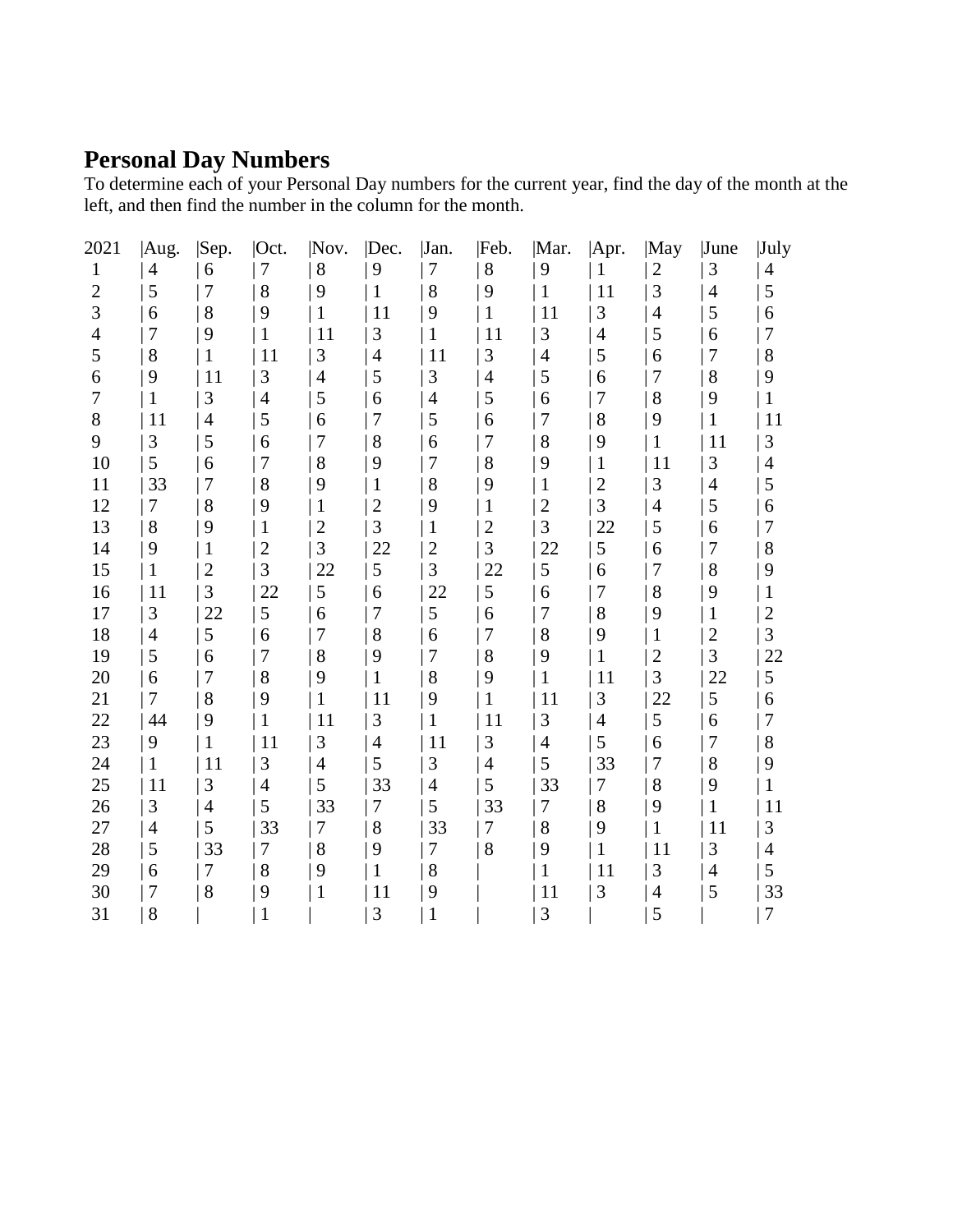| 2022           | Aug.           | Sep.           | Oct.           | Nov.           | Dec.           | Jan.           | Feb.           | Mar.           | Apr.           | May            | June           | <b>July</b> |
|----------------|----------------|----------------|----------------|----------------|----------------|----------------|----------------|----------------|----------------|----------------|----------------|-------------|
| 1              | 5              | 7              | 8              | 9              | 1              | 8              | 9              | 1              | $\overline{2}$ | 3              | $\overline{4}$ | 5           |
| $\overline{c}$ | 6              | 8              | 9              | 1              | 11             | 9              | $\mathbf{1}$   | 11             | 3              | $\overline{4}$ | 5              | 6           |
| 3              | 7              | 9              | 1              | 11             | 3              | $\mathbf{1}$   | 11             | 3              | $\overline{4}$ | 5              | 6              | 7           |
| 4              | 8              | 1              | 11             | 3              | $\overline{4}$ | 11             | 3              | $\overline{4}$ | 5              | 6              | 7              | 8           |
| 5              | 9              | 11             | 3              | $\overline{4}$ | 5              | 3              | $\overline{4}$ | 5              | 6              | $\overline{7}$ | 8              | 9           |
| 6              | 1              | 3              | $\overline{4}$ | 5              | 6              | $\overline{4}$ | 5              | 6              | 7              | 8              | 9              | 1           |
| 7              | 11             | $\overline{4}$ | 5              | 6              | 7              | 5              | 6              | 7              | 8              | 9              | 1              | 11          |
| 8              | 3              | 5              | 6              | 7              | 8              | 6              | 7              | 8              | 9              | $\mathbf{1}$   | 11             | 3           |
| 9              | $\overline{4}$ | 6              | 7              | 8              | 9              | 7              | 8              | 9              | $\mathbf{1}$   | 11             | 3              | 4           |
| 10             | 6              | 7              | 8              | 9              | $\mathbf 1$    | 8              | 9              | 1              | 11             | 3              | $\overline{4}$ | 5           |
| 11             | 7              | 8              | 9              | $\mathbf{1}$   | $\overline{2}$ | 9              | 1              | $\overline{2}$ | 3              | $\overline{4}$ | 5              | 33          |
| 12             | 8              | 9              | $\mathbf{1}$   | $\overline{c}$ | 3              | 1              | $\overline{2}$ | 3              | $\overline{4}$ | 5              | 6              | 7           |
| 13             | 9              | $\mathbf{1}$   | $\overline{2}$ | 3              | 22             | $\overline{2}$ | 3              | 22             | 5              | 6              | 7              | 8           |
| 14             | $\mathbf{1}$   | $\overline{2}$ | 3              | 22             | 5              | 3              | 22             | 5              | 6              | $\overline{7}$ | 8              | 9           |
| 15             | $\overline{c}$ | 3              | 22             | 5              | 6              | 22             | 5              | 6              | 7              | 8              | 9              | 1           |
| 16             | 3              | 22             | 5              | 6              | 7              | 5              | 6              | 7              | 8              | 9              | 1              | 11          |
| 17             | 22             | 5              | 6              | 7              | $8\,$          | 6              | 7              | $8\,$          | 9              | $\mathbf{1}$   | $\overline{c}$ | 3           |
| 18             | 5              | 6              | 7              | 8              | 9              | 7              | 8              | 9              | $\mathbf{1}$   | $\overline{c}$ | 3              | 4           |
| 19             | 6              | 7              | 8              | 9              | $\mathbf 1$    | 8              | 9              | 1              | $\mathbf{2}$   | 3              | 22             | 5           |
| 20             | 7              | 8              | 9              | 1              | 11             | 9              | 1              | 11             | 3              | 22             | $\mathfrak{S}$ | 6           |
| 21             | 8              | 9              | 1              | 11             | 3              | 1              | 11             | 3              | 22             | 5              | 6              | 7           |
| 22             | 9              | 1              | 11             | 3              | $\overline{4}$ | 11             | 3              | $\overline{4}$ | 5              | 6              | 7              | 44          |
| 23             | $\mathbf{1}$   | 11             | 3              | $\overline{4}$ | 5              | 3              | $\overline{4}$ | 5              | 6              | $\overline{7}$ | 8              | 9           |
| 24             | 11             | 3              | 4              | 5              | 33             | 4              | 5              | 33             | 7              | 8              | 9              |             |
| 25             | 3              | $\overline{4}$ | 5              | 33             | $\tau$         | 5              | 33             | 7              | 8              | 9              | 1              | 11          |
| 26             | $\overline{4}$ | 5              | 33             | 7              | 8              | 33             | 7              | $8\,$          | 9              | 1              | 11             | 3           |
| 27             | 5              | 33             | 7              | 8              | 9              | 7              | 8              | 9              | 1              | 11             | 3              | 4           |
| 28             | 33             | 7              | 8              | 9              | $\mathbf 1$    | 8              | 9              | 1              | 11             | 3              | $\overline{4}$ | 5           |
| 29             | 7              | 8              | 9              | 1              | 11             | 9              |                | 11             | 3              | $\overline{4}$ | 5              | 6           |
| 30             | 8              | 9              | 1              | 11             | 3              |                |                | 3              | $\overline{4}$ | 5              | 33             | 7           |
| 31             | 9              |                | 11             |                | $\overline{4}$ | 11             |                | $\overline{4}$ |                | 33             |                | 8           |

1: Best day to start something. Good for promoting yourself.

2: Try especially hard to be agreeable and to get along with others.

3: Be cheerful; be creative; buy something nice. Spoil yourself!

4: Do something constructive. Make a schedule and stick to it.

5: Get out there and do something you've been dreaming of doing.

6: A cozy kind of day best spent with the family and at home.

7: Spend time alone, and read a book. A day to sort out problems.

8: A day for business and finance. Keep cool and in control.

9: Finish up old business, and don't start anything new.

11: Forget practicalities. A great day to communicate your ideas.

22: A truly special day! Now you can go for the results for which you have long planned and schemed.

33: A blessed day for feeling in touch with that which is higher and greater than yourself.

44: Seize this day to do something that has lasting value for the world.